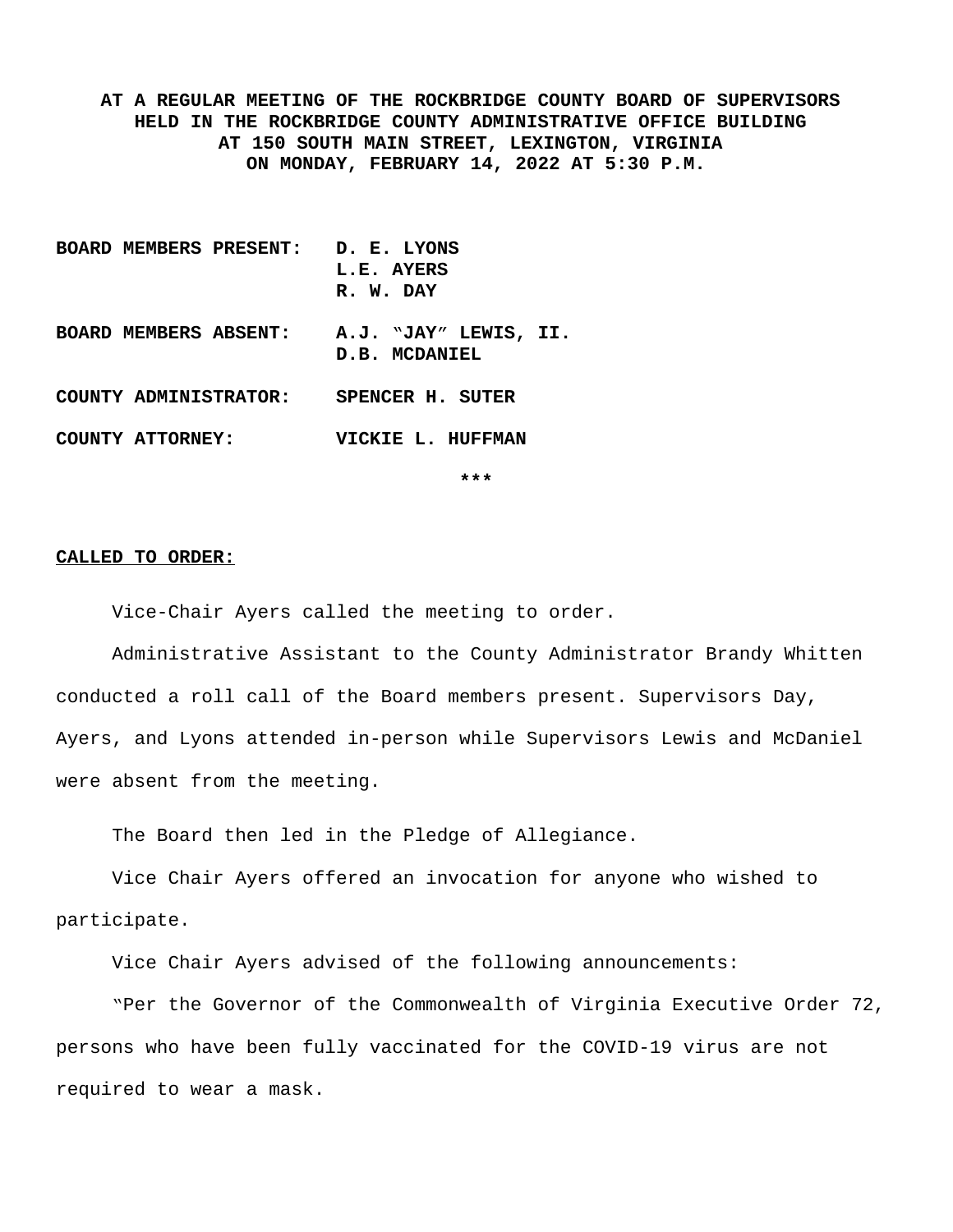We will hold citizens comments near the beginning of the meeting.

We will do our best to take citizen comment remotely. There are two options for citizens to offer comment:

- 1) To join by Telephone, you may dial in to one of the numbers listed on the County Website. Webinar ID and Password are there for your convenience. Citizens wishing to simply view the meeting live or after the fact can do so on the Rockbridge County Board of Supervisors YouTube Channel, also available on the County website.
- 2) If you wish to make a citizen comment as a Zoom meeting participant, you will use the "Raise your Hand" feature. You can press the "Raise Hand" button on the bottom of your Zoom window, or press \*9 if you are calling in by telephone."

#### **Changes to the Agenda:**

Vice Chair Ayers called for changes to the agenda.

Mr. Suter asked to add consideration of a resolution to ratify a State of Emergency Declaration which occurred over the weekend.

Supervisor Day moved to add this item to the agenda. Supervisor Lyons provide the second, and the motion carried by the following roll call vote by the Board:

Ayes: Day, Lyons, Ayers Nays: None Absent: Lewis, McDaniel Abstain: None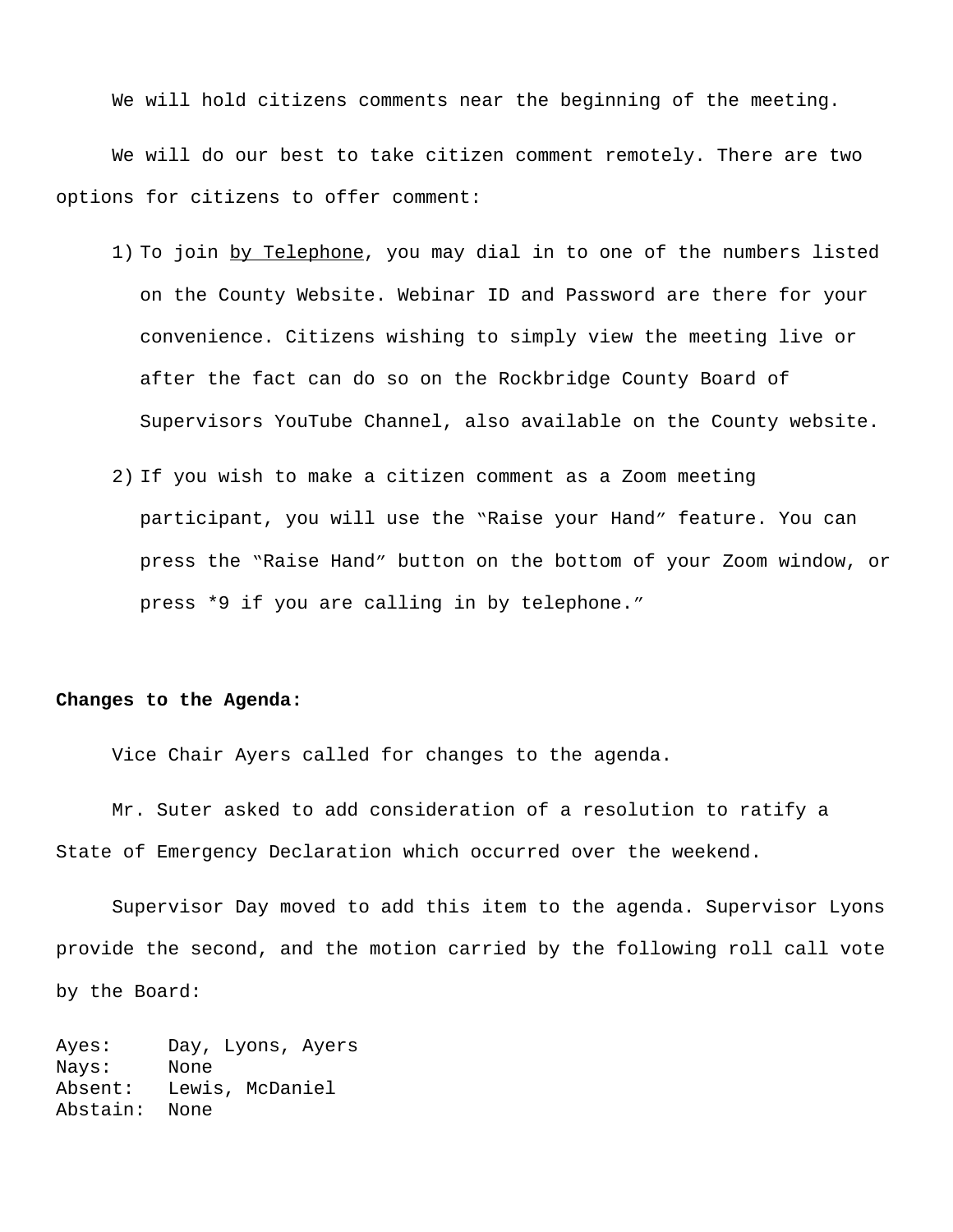#### **Recognitions and Presentations:**

Mr. Suter advised that several new County employees would be introduced at the Boards next meeting.

#### **Citizens Comments:**

Vice Chair Ayers called for citizens comments. There were none.

### **Approval of the January 24, 2022 Minutes:**

Supervisor Day moved to approve the minutes. Supervisor Lyons provided the second, and the motion carried by the following roll call vote by the Board:

Ayes: Day, Lyons, Ayers Nays: None Absent: Lewis, McDaniel Abstain: None

# **Consideration of the School Appropriation Resolution:**

Mr. Suter presented the School Appropriation Resolution and recommended approval as presented.

Supervisor Lyons moved to adopt the resolution. Supervisor Day provided the second, and the motion carried by the following roll call vote by the Board: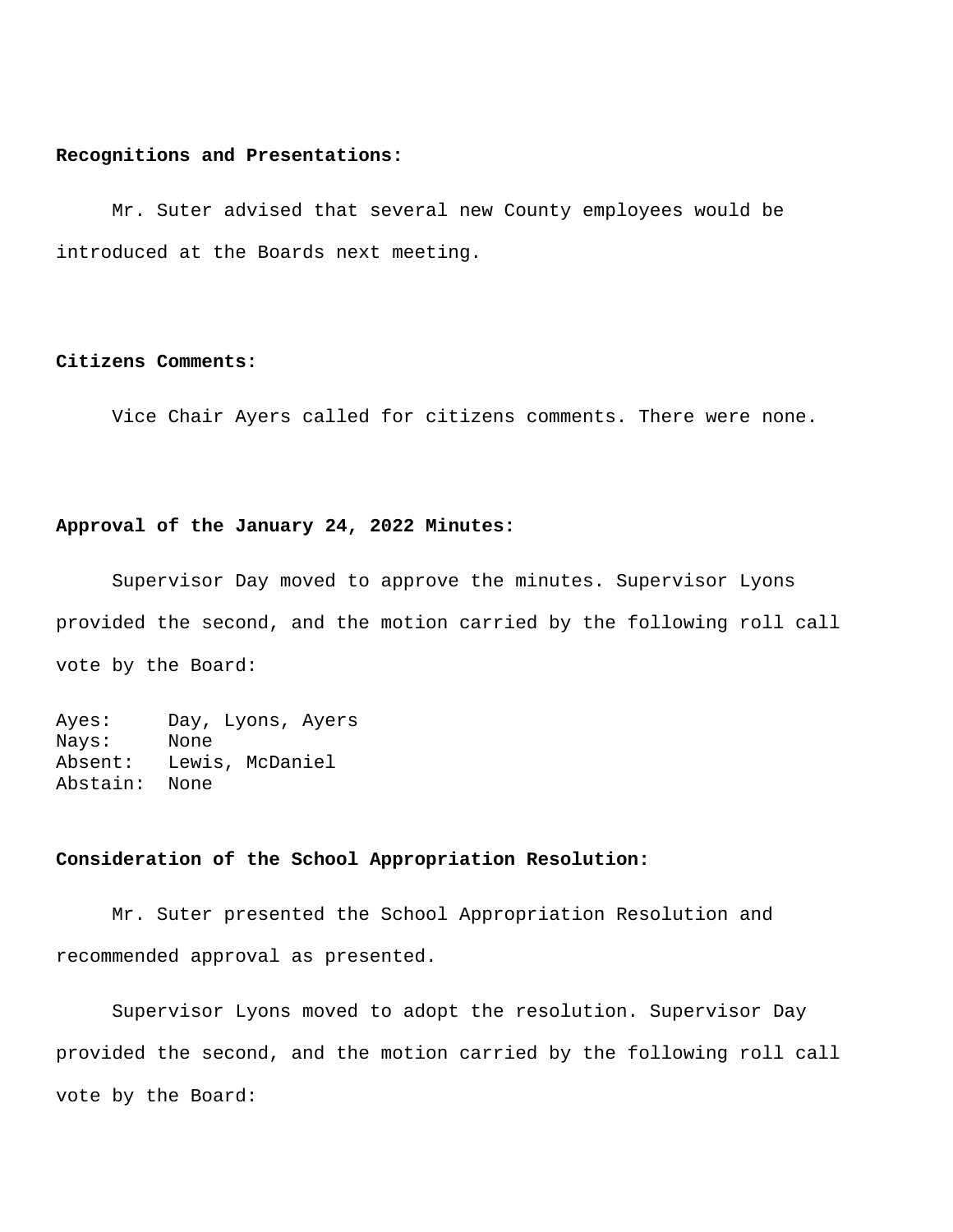Ayes: Lyons, Day, Ayers Nays: None Absent: Lewis, McDaniel Abstain: None

# AT A REGULAR MEETING OF THE BOARD OF SUPERVISORS OF ROCKBRIDGE COUNTY, VIRGINIA, HELD AT THE COUNTY ADMINISTRATIVE BUILDING, 150 SOUTH MAIN STREET, LEXINGTON, VIRGINIA, ON MONDAY, FEBRUARY 14, 2022 AT 5:30 P.M.

On motion by Supervisor Lyons, seconded by Supervisor Day, the Board, by record vote adopted the following appropriation resolutions:

#### **APPROPRIATION RESOLUTION**

### **FUND 50: SCHOOL FUND**

**BE IT RESOLVED**: By the Board of Supervisors of Rockbridge County, Virginia, that the following appropriations are, and the same hereby are made, for the period ending **June 30, 2022** in **FUND 50, SCHOOL FUND** and expended as follows:

#### **Carryover Grant**

#### **Title IV 21st Century MRMS 2020**

| Total |                                                           | \$25, 223.00 |
|-------|-----------------------------------------------------------|--------------|
|       | 4-50-61100-6030-270-500-917 Materials & Supplies \$447.00 |              |
|       | $4-50-61100-5540-270-500-917$ Travel/Mileage \$1,215.00   |              |
|       | 4-50-61100-4000-270-500-917 Internal Services \$8,073.00  |              |
|       | 4-50-61100-3160-270-500-917 Purchased Services \$2,955.00 |              |
|       | $4-50-61100-2100-270-500-917$ FICA \$6,037.00             |              |
|       | 4-50-61100-1120-270-500-917 Teacher Salaries \$6,496.00   |              |

#### **Title IV 21st Century NBES 2020**

| 4-50-61100-1120-350-500-918 Teacher Salaries \$103,760.00    |              |  |
|--------------------------------------------------------------|--------------|--|
|                                                              |              |  |
| 4-50-61100-3160-350-500-918 Purchased Services \$1,953.00    |              |  |
| 4-50-61100-4000-350-500-918 Internal Services \$5.00         |              |  |
| 4-50-61100-6030-350-500-918 Materials & Supplies \$13,491.00 |              |  |
| Total                                                        | \$127,169.00 |  |
|                                                              |              |  |
| TOTAL FUND 50 APPROPRIATIONS                                 | \$152,392.00 |  |

**TOTAL APPROPRIATIONS \$152,392.00**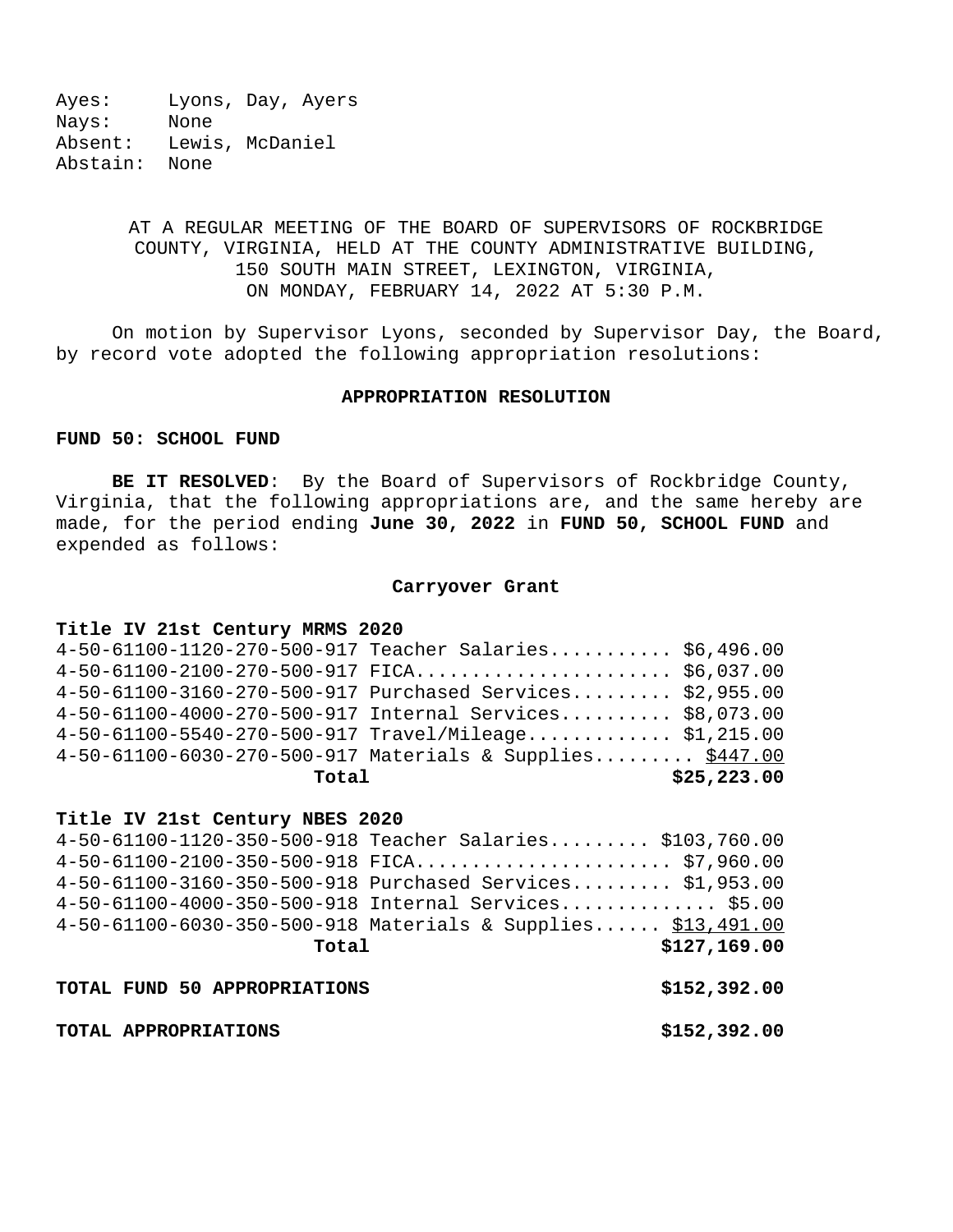#### **Consideration of the County's Financial Package:**

Mr. Suter presented the financial package to include the bills list and appropriation resolution. He commended John Montoro with VML/VACO finance who began assisting in Mr. Bolster's position as he transitioned out.

Supervisor Day moved to accept the bills list and adopt the resolution. Supervisor Lyons provided the second, and the motion carried by the following roll call vote by the Board:

Ayes: Day, Lyons, Ayers Nays: None Absent: Lewis, McDaniel Abstain: None

AT A REGULAR MEETING OF THE BOARD OF SUPERVISORS OF ROCKBRIDGE COUNTY, VIRGINIA, HELD AT THE COUNTY ADMINISTRATIVE BUILDING, 150 SOUTH MAIN STREET, LEXINGTON, VIRGINIA, ON MONDAY, FEBRUARY 14, 2022 AT 5:30 P.M.

On motion by Supervisor Day, seconded by Supervisor Lyons, the Board, by record vote, adopted the following appropriation resolution and payment of bills for the month as follows:

#### APPROPRIATION RESOLUTION

#### **GENERAL FUND**

BE IT RESOLVED: By the Board of Supervisors of Rockbridge County, Virginia, that the following appropriations are, and the same hereby is made, for the year ending **June 30, 2022**, from the UNAPPROPRIATED SURPLUS of the **GENERAL FUND** and expended as follows:

| Total General Fund Appropriations                            | \$242,131.00 |
|--------------------------------------------------------------|--------------|
| $4-11-91010-3006$ Revenue Sharing Pmt-Lexington $104,109.00$ |              |
| $4-11-42030-7001$ Purchase of Containers                     | 25,480.00    |
| 4-11-81090-5623 Cont-Horse Center Debt                       | 109,705.00   |
| 4-11-32021-5104 Heating                                      | 1,172.00     |
| 4-11-32021-5102 Water and Sewer                              | 142.00       |
| 4-11-32021-5101 Electricity \$ 1,523.00                      |              |

#### BILLS TO BE PAID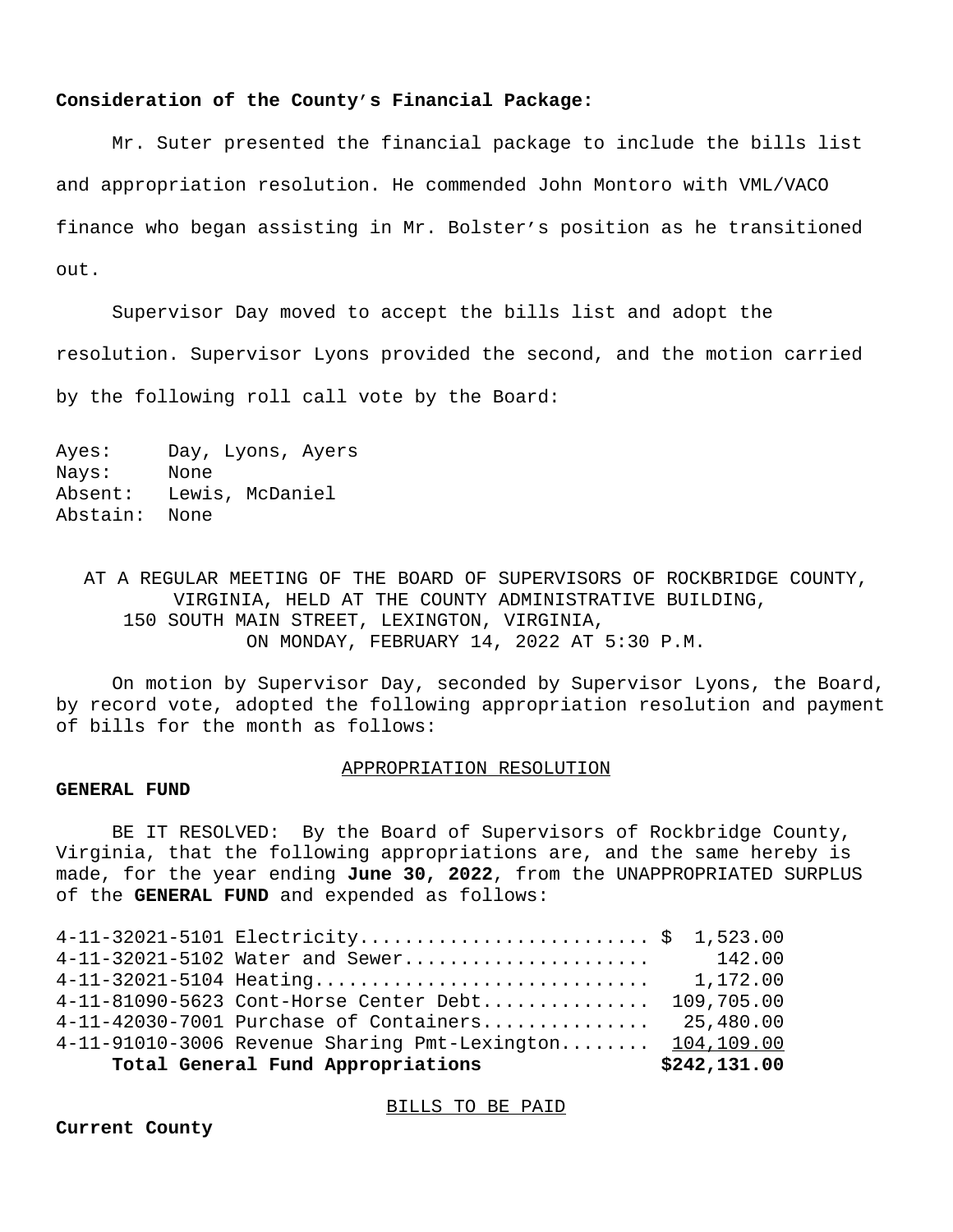| 11 - General Fund               | \$518,193.45   |
|---------------------------------|----------------|
| 94 - Central Stores             | 8,141.87       |
| $205$ – ARPA Fund               | 1,147.98       |
| 372 - Construction Project Fund | 1,491.55       |
| 376 - Capital Purchases Fund    | 30,170.39      |
| Total County Bills              | \$559.145.24   |
| Current Fiscal Agent            |                |
| $80 -$ Jail Fund                | \$150,470.21   |
| $241 - E-Summons$ Fees          | 1,088.24       |
| 736 - Sheriff Forfeiture Fund   | 0 <sub>0</sub> |
| Total Fiscal Agent              | \$151,558.45   |
| TOTAL ALL BILLS                 | \$710,703.69   |

#### **Review of Natural Bride Speedway Annual Report:**

Director of Community Development Chris Slaydon briefly reviewed the agenda item which included the following information:

"Per condition number one of the special exception permit, the Natural Bridge Speedway is required to present an annual report to the Board of Supervisors. The report is supposed to be presented to the Board of Supervisors before the second meeting in January. The property was transferred to the new owner, JCG Adventures LLC, on October 4, 2021. The new owner worked with the previous owner to obtain the 2021 racing schedule. There was a delay in obtaining the start and stop times from the 2021 season and therefore the Review of the annual report was placed on the February 14, 2022, Board of Supervisors Agenda." He then introduced Joseph Glassford with JCG Adventures LLC to further review the report and address any questions the Board may have.

Mr. Glassford explained that he obtained ownership of the speedway last year and has since had good feedback and support from the community. He advised that he plans to add tech and safety to the speedway. Mr.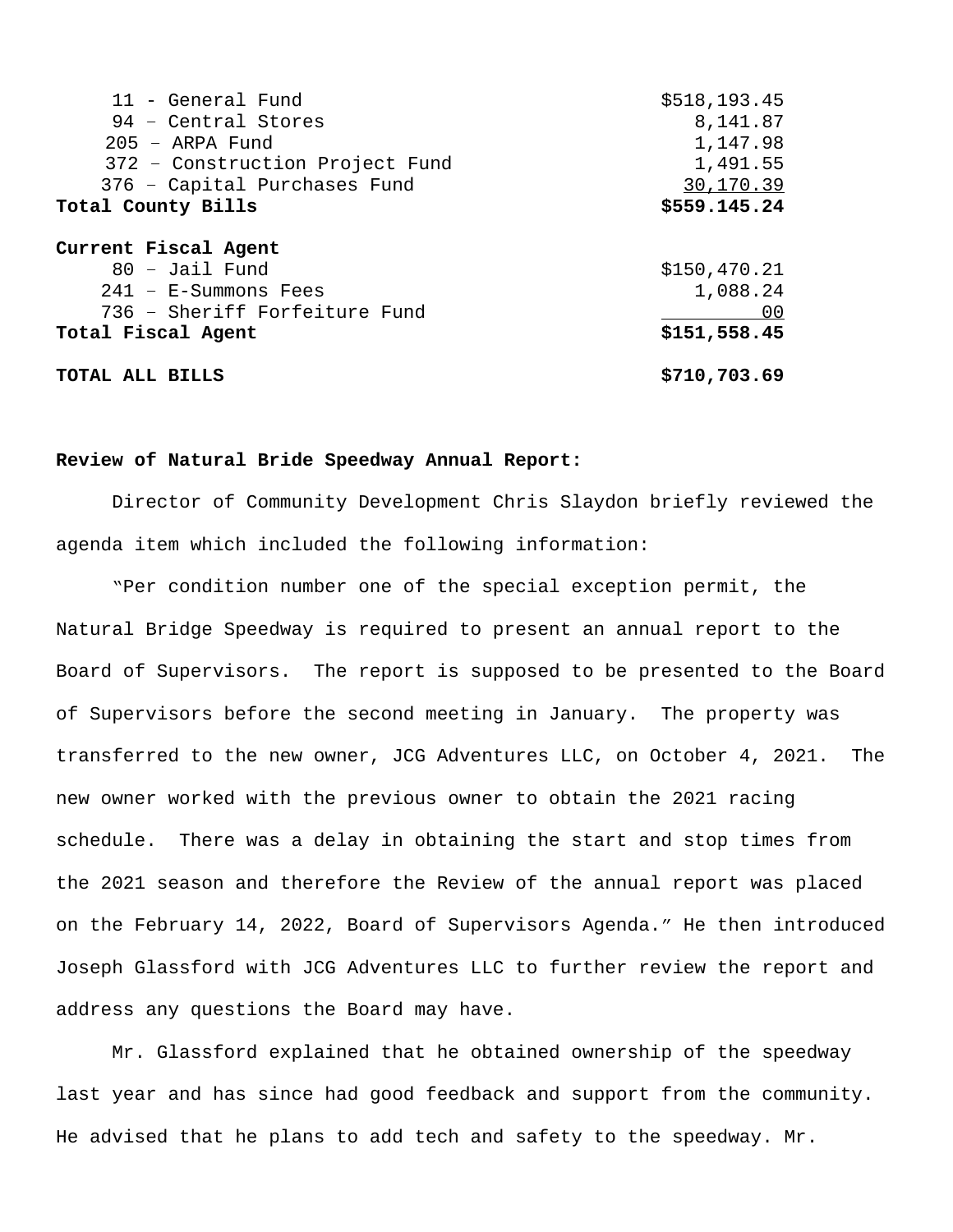Glassford briefly reviewed the 2022 schedule while noting that a very large race was scheduled the first weekend in September which conflicts with the Rockbridge Regional Fair. He stated that he scheduled this event without having affirmative dates of the fair, having left three weekends in August open for the fair weekend, and later found out from Mr. Slaydon the exact dates for the fair.

Mr. Slaydon advised that the last sentence in Condition #8 of the adopted ordinance prohibits racing the weekend of the fair. He stated that this has been problematic as the fair used the be held the last weekend of August, then first weekend of September, and this year the second weekend of September. Thus, with this conflict, Mr. Glassford will need to make an application to amend this condition, removing the last sentence of condition #8 that prohibits racing on the weekend of the fair, and the application will need to go through the special exception processes. In the meantime, Mr. Slaydon noted, staff recommends making the September 9<sup>th</sup> and  $10<sup>th</sup>$  event on the speedways schedule tentative. He further advised that he was unaware of any other ordinance with a similar condition that prohibits activities during the fair or any other County event.

Mr. Glassford stated that the event at the speedway could bring more participants to the fair as it is a multi-day event and will also bring a lot of additional revenue to the County.

Supervisor Lyons proposed the Board conditionally accept this report and the season schedule pending the application of, and approval of, amendment of the existing special exception permit, which specifies that Natural Bridge Speedway will not operate on fair weekends. Supervisor Day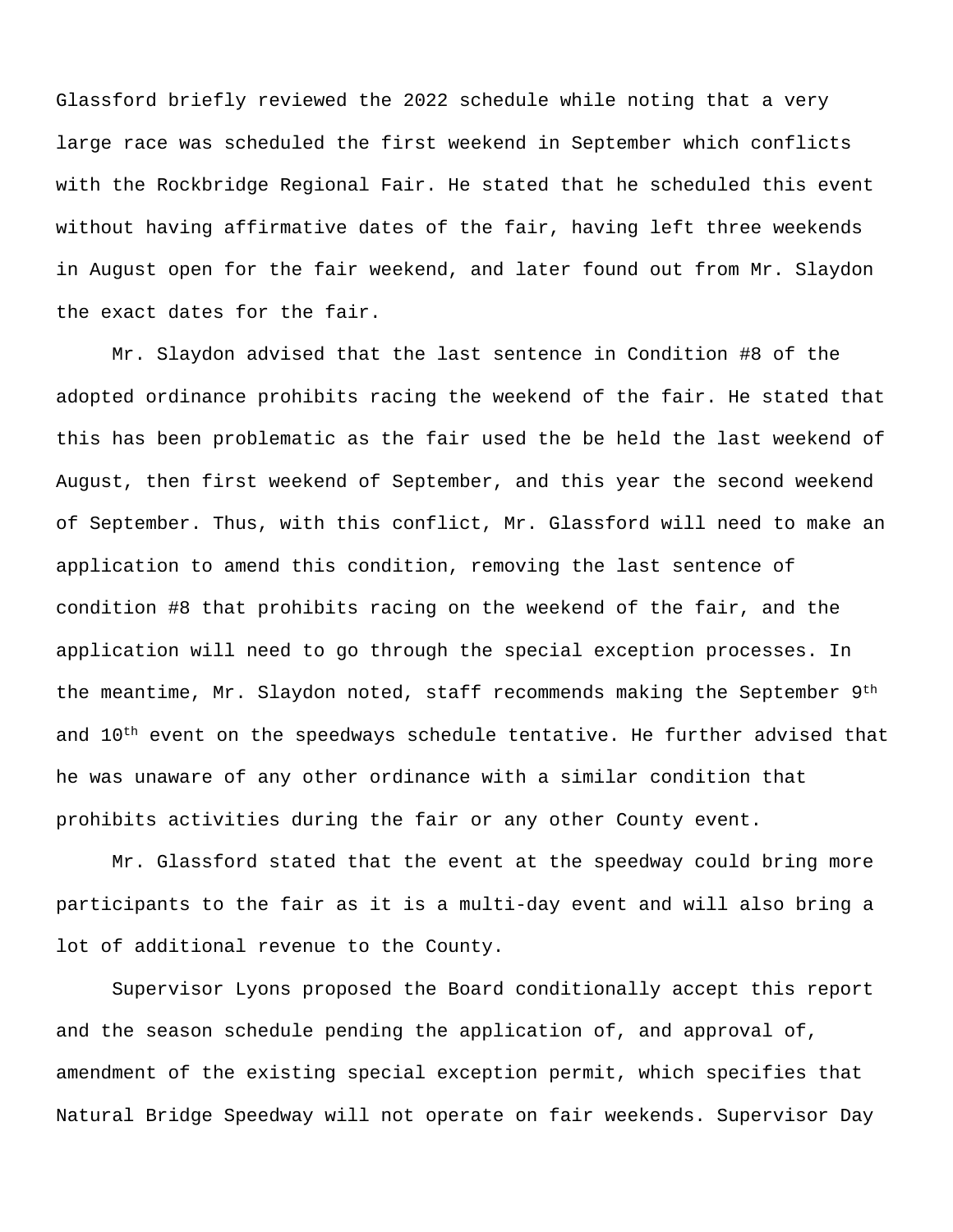provided the second, and the motion carried by the following roll call vote by the Board:

Ayes: Lyons, Day, Ayers Nays: None Absent: Lewis, McDaniel Abstain: None

# **Consideration of Joint Resolution with Augusta County to Improve the I81/I64 Shared Corridor:**

Mr. Suter presented the following information:

"In January, Augusta County Administrator Tim Fitzgerald and I discussed an initiative suggested by a member of his Board, to encourage improvement of the shared portion of interstates 81 and 64, between Lexington and Staunton. Specifically, the request would be made to the State and Federal governments to add a north and southbound lane to the corridor, to more adequately accommodate heavy interstate traffic. One section, between Timber Ridge and Fairfield has already been completed in Rockbridge County. The included, joint resolution, was adopted by the Augusta County Board of Supervisors on February 9th. It goes into some detail about the traffic levels, crash data and emergency responses provided by both our localities."

Supervisor Lyons moved to adopt the resolution. Supervisor Day provided the second, and the motion carried by the following roll call vote by the Board:

Ayes: Lyons, Day, Ayers Nays: None Absent: Lewis, McDaniel Abstain: None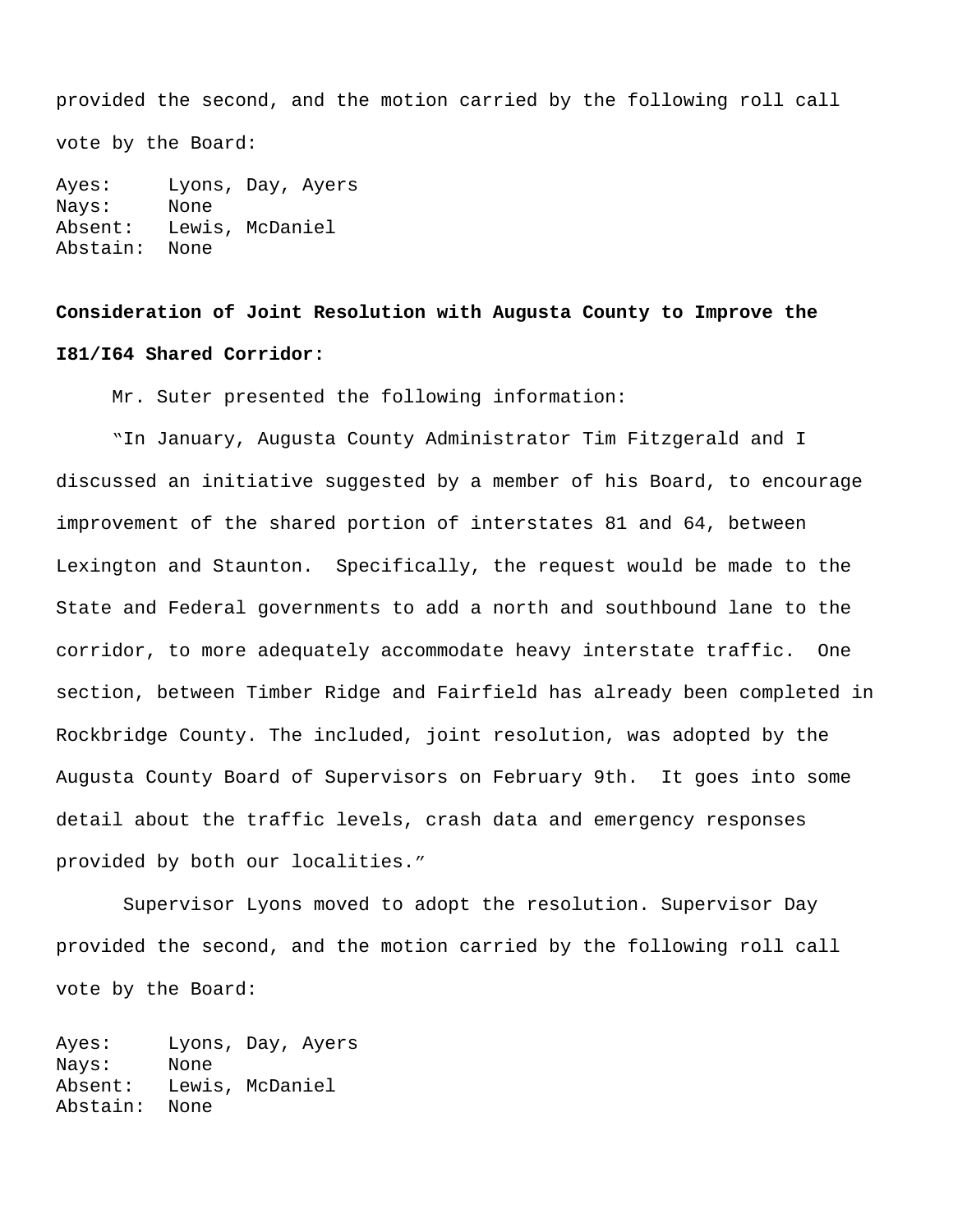# **RESOLUTION**

# **Resolution Encouraging the Commonwealth of Virginia to Utilize Infrastructure Funds to Improve the Interstate 81/64 Corridor in Rockbridge and Augusta Counties.**

WHEREAS, US Interstates 81 and 64 intersect in Rockbridge County and share the same travel path north to Augusta County, where they diverge; and,

WHEREAS, this section of interstate highway (I81/I64), between mile markers 191 and 222 is among the most heavily travelled in the Commonwealth of Virginia; and,

WHEREAS, over 50,000 vehicles traverse I81/I64 each day; and,

WHEREAS, as the corridor is a major shipping artery for the eastern United States, a high percentage of the vehicles is comprised of semi-trucks; and,

WHEREAS, these trucks share the road with innumerous passenger vehicles containing families and business commuters; and,

WHEREAS, the density of traffic and varied size and travelling speeds of vehicles on I81/I64 often results in traffic crashes; and,

WHEREAS, Federal regulations require rest time for commercial drivers and parking availability along I81 / I64 is limited and often creates additional safety concerns; and,

WHEREAS, in the past five years (2017 – 2021) there have been more that 1000 vehicle crashes on this section of interstate highway; and,

WHEREAS, these crashes have resulted in 10 fatalities and nearly 400 injuries; and,

WHEREAS, Rockbridge and Augusta Counties provide Fire and EMS service response to assist crash victims; and,

WHEREAS the Virginia State Police (VSP), and the Virginia Department of Transportation (VDOT) provide law enforcement and traffic management during crash incidents; and,

WHEREAS, local law enforcement, to include the Rockbridge and Augusta County Sheriffs' Departments are often called upon to assist the Virginia State Police in crash response and traffic detours; and,

WHEREAS, over the past three years on fire and EMS responses alone, Rockbridge and Augusta Counties fire and EMS agencies have provided approximately 6,000 hours of response time, involving multiple stations, units and personnel; and,

WHEREAS, interstate traffic is routinely detoured around crashes, onto Virginia primary and secondary roads, as well as through the cities of Lexington and Staunton; and,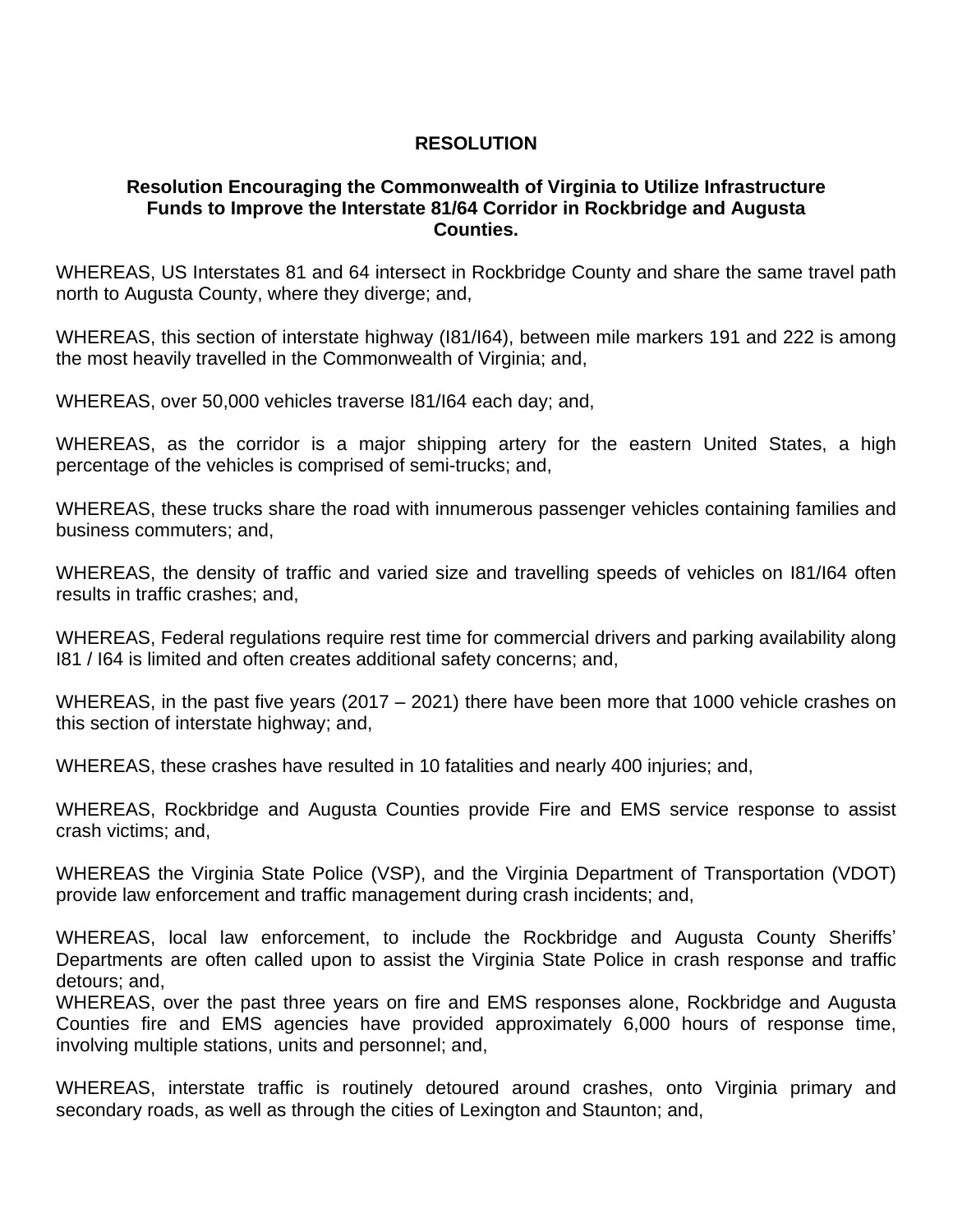WHEREAS, these detours require additional local personnel to manage, and interrupt daily travel for our citizens and commerce of our businesses; and,

WHEREAS, the addition of one north and one south-bound lane for this highly traveled section of Interstates 81 and 64 would serve to reduce both the number of crash incidents and the necessity to detour traffic onto local roadways; and,

WHEREAS, the Commonwealth has and will be receiving federal funding designated for infrastructure improvements,

NOW, THEREFORE BE IT RESOLVED, we, The Board of Supervisors of Rockbridge County, and the Board of Supervisors of Augusta County, request and encourage the United States Congress, The Virginia General Assembly and The Governor of Virginia to designate such funding as would be needed to fully fund the construction of a third lane on the shared section of Interstate 81 and 64 through Augusta and Rockbridge Counties.

# **Consideration of a resolution to ratify a State of Emergency Declaration:**

Mr. Suter advised of the following information:

"As you know, the Town of Goshen has been experiencing water pressure issues for the past week or more. The Town is currently under a boil water notice from the Virginia Department of Health. On Saturday at 9:45 a.m., at the request of Mayor Tom McCraw and with Chairman McDaniel's blessing, I declared a local state of emergency. That declaration is allowable under the Code of Virginia and serves to increase access to resources and relaxes procurement processes such that the emergency can be efficiently dealt with.

I am happy to report that, with the help of many groups and individuals, it appears that a resolution to the issue has been found, today. This morning the Rockbridge Road tank, which is has a 57' tall reservoir holding 127,000 gallons of water was essentially empty. We put plans in place over the weekend to fill that tank using tanker trucks.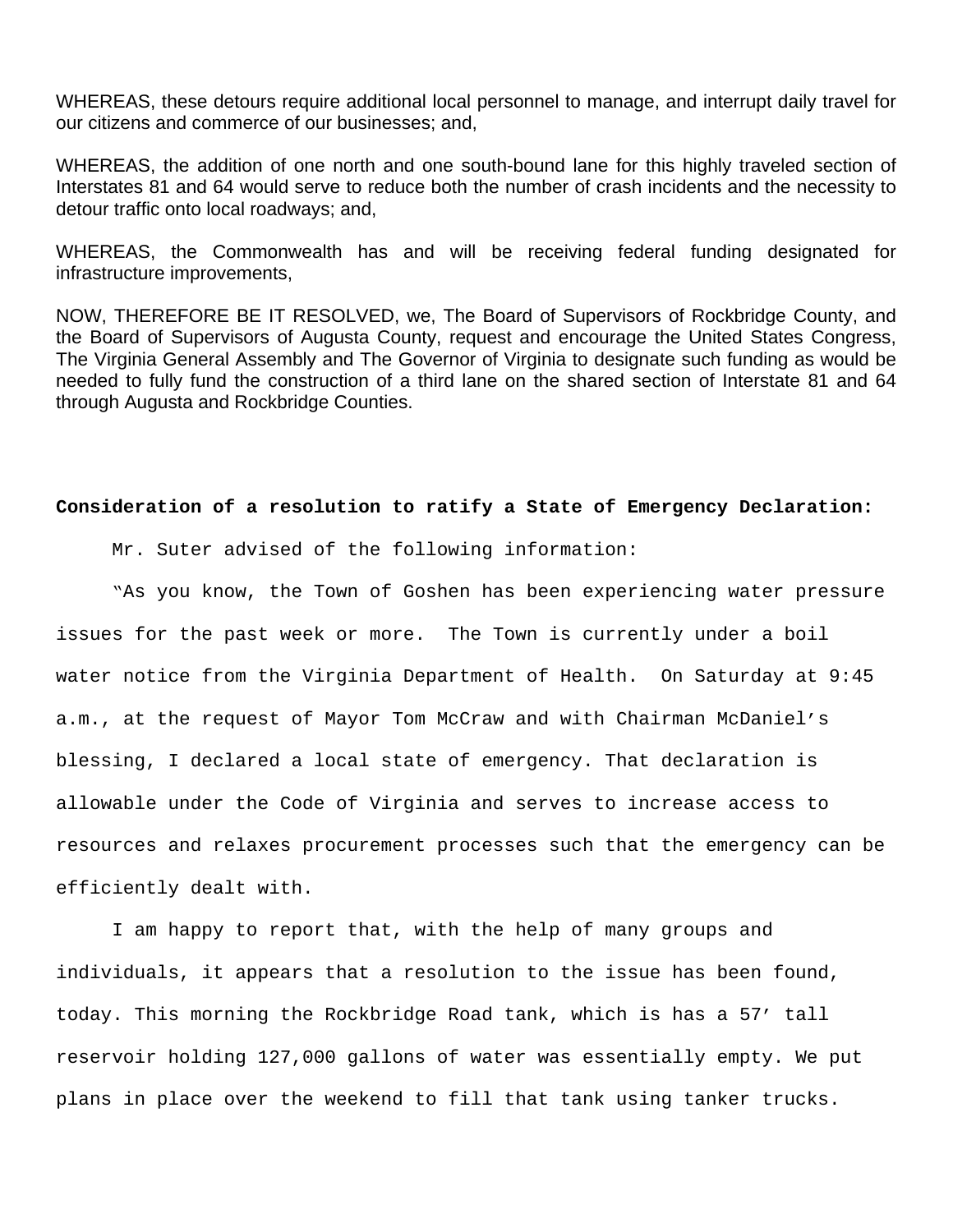Those trucks were on site, today, but a fix was discovered to flow water negating the need for tankers. As of 15 minutes before the meeting, that tank was probably well over half full and filling fast. It is my understanding from town leaders that all households which previously had no, or reduced water pressure were back in business. I'm sure the Town will be developing a list of all those who assisted, so I won't try to list all those who did because I know I will leave someone out. However, I think I would be remiss if I did not recognize our PSA, MSA, Department of Fire-EMS-Emergency Management, Goshen Fire Department, and our local Citizen Emergency Response Team (CERT) for having boots on the ground. Also, VDOT and VMI for their offers of assistance, and to Lowes, which donated pallets of bottled water to assist during the outage.

As described in the resolution I've provided for you, state code requires that the declaration of emergency be ratified by the Governing Body at its next regular meeting or by special called meeting within 14 days of the declaration. I'd ask that the Board consider adopting this resolution. Although all reports indicate that the initial emergency has passed but the Town has concern that the re-pressurization of the system could strain some of the older water lines creating additional issues. Thus, I would ask recommend that the emergency declaration stay in place until Town leadership and the Virginia Department of Health affirm that all systems are operational and stable. I can lift the local state of emergency at that time with no further need for ratification from the Board."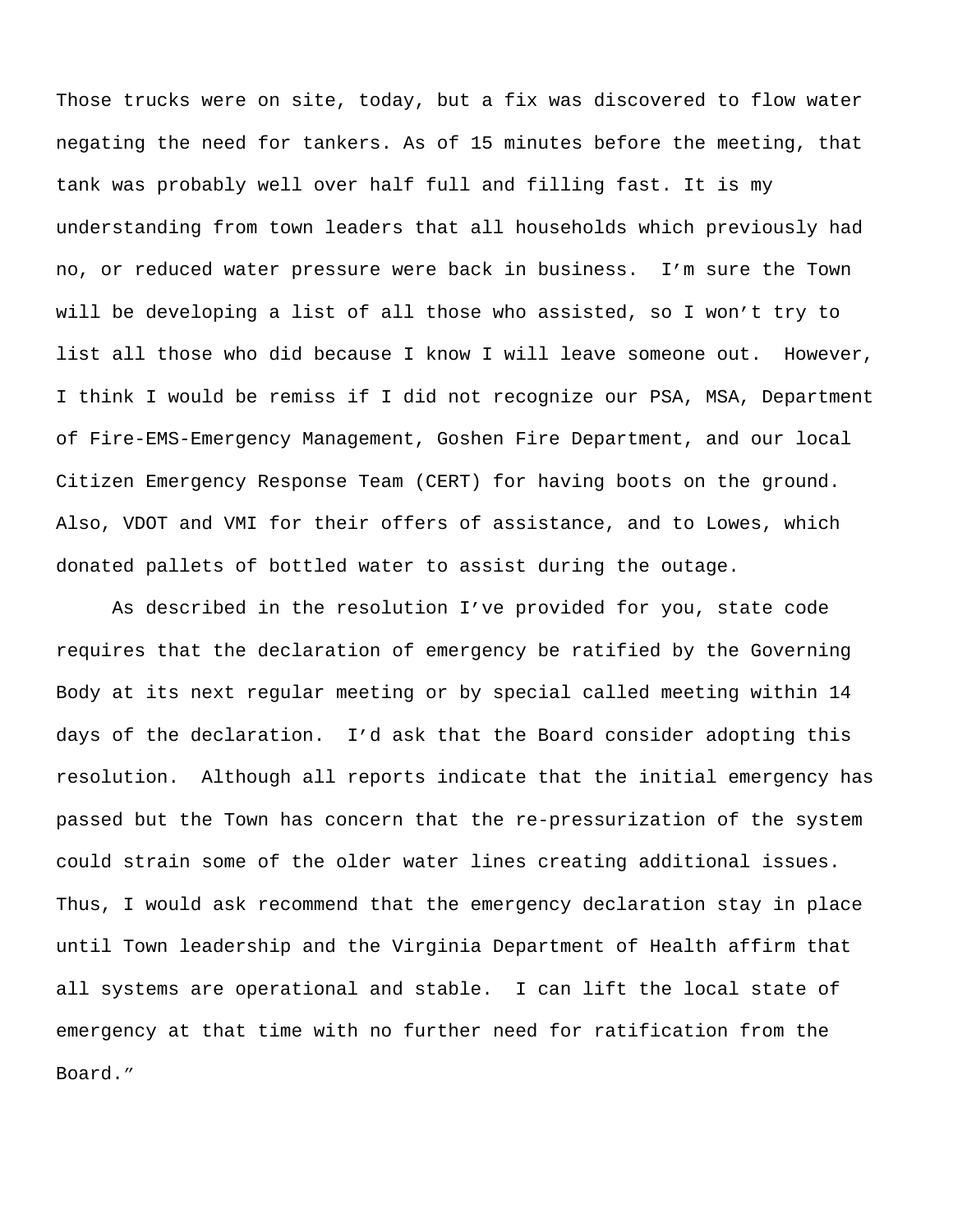Supervisor Day moved to adopt the resolution. Supervisor Lyons

provided the second, and the motion carried by the following roll call

vote by the Board:

Ayes: Day, Lyons, Ayers Nays: None Absent: Lewis, McDaniel Abstain: None

# AT A REGULAR MEETING OF THE BOARD OF SUPERVISORS OF ROCKBRIDGE COUNTY, VIRGINIA, HELD AT THE ROCKBRIDGE COUNTY ADMINISTRATIVE OFFICES ON MONDAY, FEBRUAY 14, 2022

# **RESOLUTION RATIFYING AND CONFIRMING THE DECLARATION OF A LOCAL EMERGENCY**

**WHEREAS**, the Board of Supervisors of the County of Rockbridge, Virginia, does hereby find as

follows:

- (1) That the Town of Goshen is experiencing significant and ongoing issues with its public water system, resulting in no or low water pressure for a large number of Town and County residents served by the system; and,
- (2) That the delivery of potable water is a primary health and human safety concern; and,
- (3) That the Director of Emergency Management deemed that a state of emergency existed at 9:45 AM on Saturday, February 12, 2022, and will continue until the resolution of this condition; and,
- (3) That the condition was of sufficient severity and magnitude to warrant coordinated local government action to prevent or alleviate the damage, loss, hardship or suffering threatened or caused thereby, and the proclamation of the existence of an emergency was necessary to permit the full powers of government to deal effectively with this condition of peril; and,
- (4) That a State of Emergency was subsequently declared in accordance with Code of Virginia Section 44-146.21;
- (5) That circumstances at the time of the onset of the emergency did not permit the Rockbridge County Board of Supervisors to convene to consent to the declaration of a local emergency; and,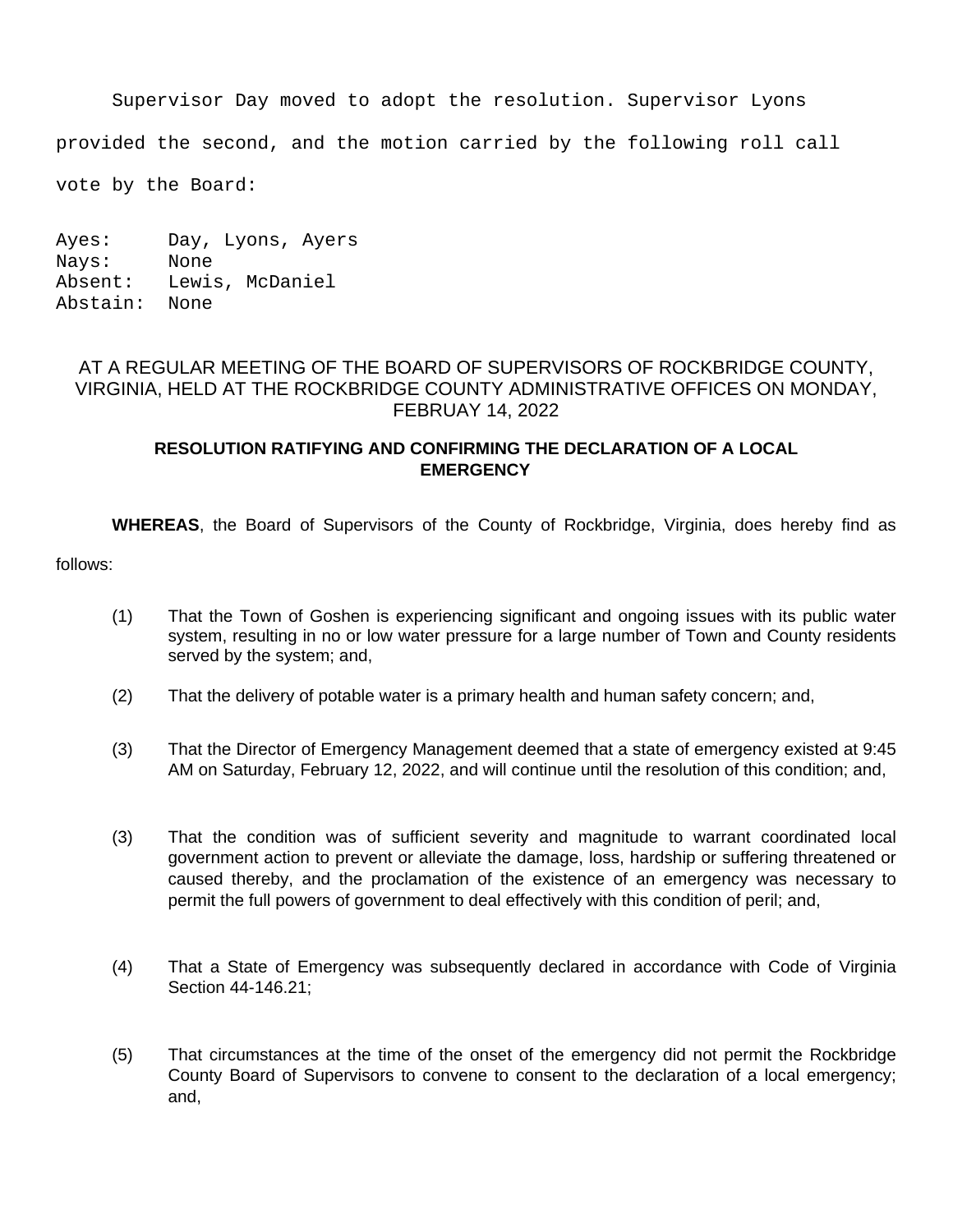(6) That a Board of Supervisors ratification of the declaration is required.

**NOW, THEREFORE, BE IT HEREBY RESOLVED** by the Board of Supervisors of the County of

Rockbridge, Virginia, as follows:

- 1. That a local emergency existed in the Town of Goshen and other areas within the County of Rockbridge and the declaration of a state of emergency by the Director of Emergency Management on February 12, 2022, at 9:45 a.m., is hereby RATIFIED and CONFIRMED; and,
- 2. That, during the existence of this emergency, the powers, functions, and duties of the Director of Emergency Management and the Emergency Services organization and functions of the County of Rockbridge as prescribed by the laws of the Commonwealth of Virginia and the ordinances, resolutions, and approved plans of the County of Rockbridge, were and will continue to be implemented in order to mitigate the effects of said emergency; and,
- 3. That the County Administrator/Director of Emergency Management undertake all possible efforts required in attempting to recover any emergency-related local expenditures from the Commonwealth of Virginia, the Federal Emergency Management Agency (FEMA), or any available, non-local source.
- 4. That this resolution shall be effective as of February 12, 2022.

Adopted this 14th day of February, 2022.

### **Appointments:**

### **VASAP- Steve Bolster- Unexpired Term Set To Expire January 13, 2023:**

Mr. Suter stated that he would be willing to serve in place of Mr.

Bolster.

Supervisor Lyons moved to appoint Mr. Suter to the VASAP Board.

Supervisor Day provided the second, and the motion carried by the

following roll call vote by the Board: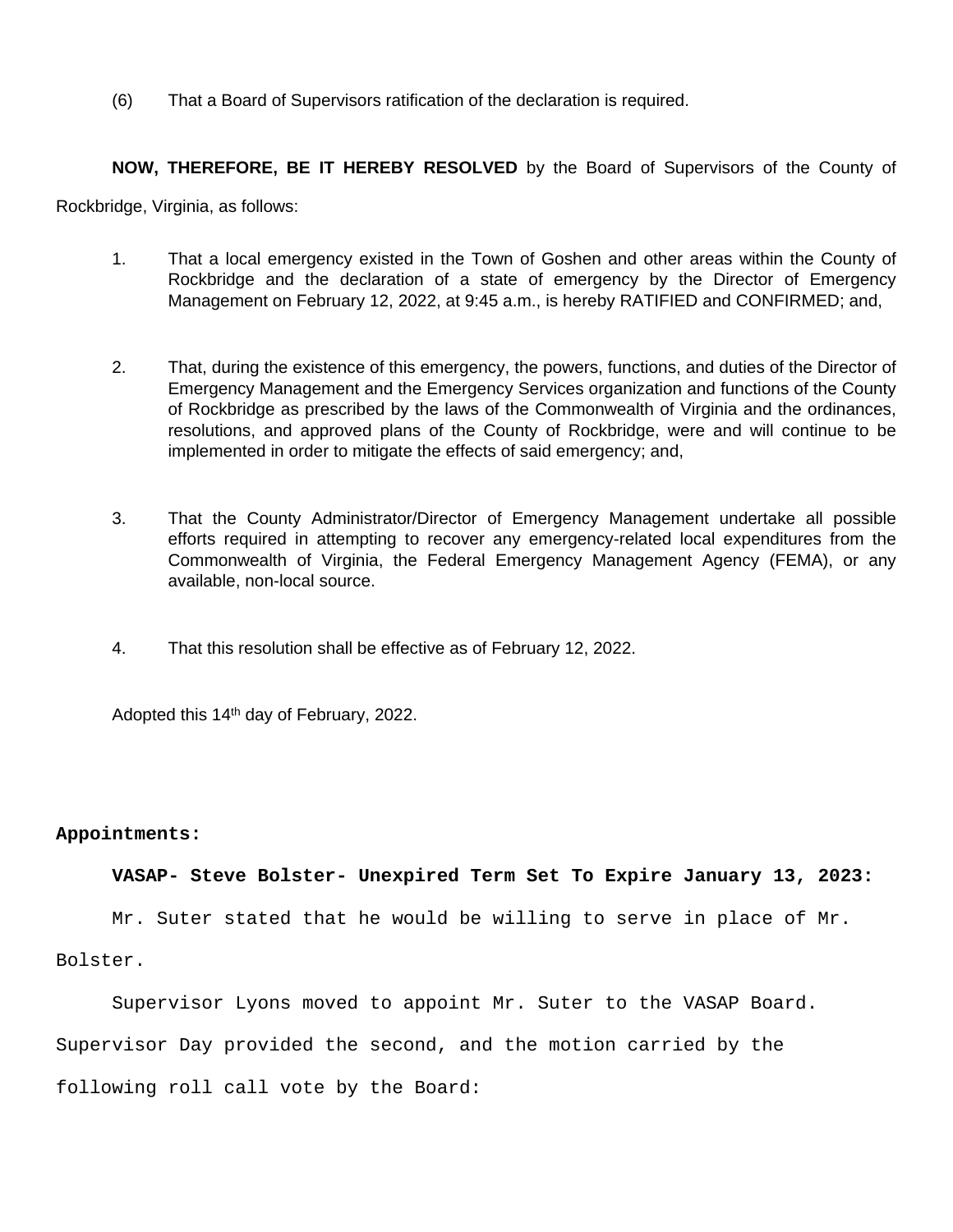Ayes: Lyons, Day, Ayers Nays: None Absent: Lewis, McDaniel Abstain: None

**Community Services Board Member Jade Knick no longer serving after December 2021/ and, / Community Services Board Member Malcolm Brownlee Resigned- Term Expires 12/31/2023:**

These two (2) appointments were moved to the next agenda as applicants' information would need to be published on the agenda.

# **RARO Board of Directors- Fill unexpired term for David Hinty**

### **effective 01/06/2022 – 06/30/2025:**

This appointment was moved to the next agenda.

# **Monthly Staff Reports:**

Supervisor Lyons moved to accept the reports. Supervisor Day provided the second, and the motion carried by the following roll call vote by the Board:

Ayes: Lyons, Day, Ayers Nays: None Absent: Lewis, McDaniel Abstain: None

# **Continued Meeting:**

Vice-Chair Ayers stated that the previously scheduled joint meeting with the School Board for Thursday, February 17<sup>th</sup> was postponed and would be rescheduled at a later date. She advised that the next meeting would be